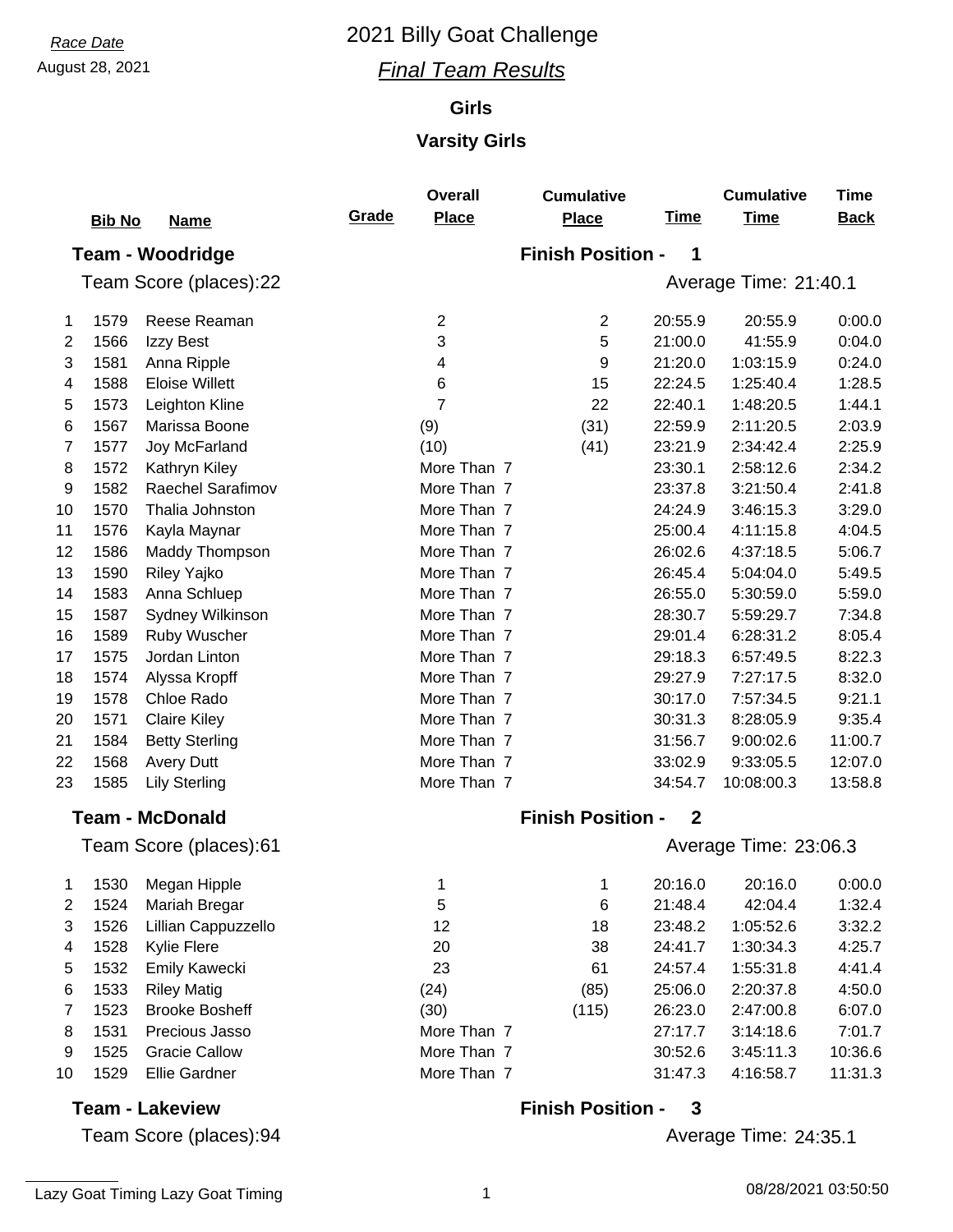## August 28, 2021 *Final Team Results*

### **Girls**

## **Varsity Girls**

|                         | <b>Bib No</b> | <b>Name</b>                  | Grade                         | <b>Overall</b><br><b>Place</b> | <b>Cumulative</b><br><b>Place</b> | <u>Time</u> | <b>Cumulative</b><br><b>Time</b> | <b>Time</b><br><b>Back</b> |  |
|-------------------------|---------------|------------------------------|-------------------------------|--------------------------------|-----------------------------------|-------------|----------------------------------|----------------------------|--|
|                         |               | <b>Team - Lakeview</b>       | <b>Finish Position -</b><br>3 |                                |                                   |             |                                  |                            |  |
|                         |               | Team Score (places):94       |                               | Average Time: 24:35.1          |                                   |             |                                  |                            |  |
| 1                       | 1503          | Jalyn DeLeon                 |                               | 11                             | 11                                | 23:31.9     | 23:31.9                          | 0:00.0                     |  |
| $\overline{2}$          | 1502          | Rachel Campolito             |                               | 14                             | 25                                | 24:01.8     | 47:33.7                          | 0:29.8                     |  |
| 3                       | 1501          | <b>Addison Briell</b>        |                               | 17                             | 42                                | 24:14.4     | 1:11:48.1                        | 0:42.5                     |  |
| 4                       | 1500          | <b>Emily Bennett</b>         |                               | 21                             | 63                                | 24:44.3     | 1:36:32.5                        | 1:12.4                     |  |
| 5                       | 1505          | Hailee Hoover                |                               | 31                             | 94                                | 26:23.3     | 2:02:55.8                        | 2:51.4                     |  |
| 6                       | 1508          | Kylie Schwartz               |                               | (42)                           | (136)                             | 28:58.4     | 2:31:54.3                        | 5:26.5                     |  |
| $\overline{7}$          | 1507          | Arianna Powell               |                               | (51)                           | (187)                             | 32:24.5     | 3:04:18.8                        | 8:52.6                     |  |
|                         |               | <b>Team - East Palestine</b> |                               |                                | <b>Finish Position -</b>          | 4           |                                  |                            |  |
|                         |               | Team Score (places):127      |                               |                                |                                   |             | Average Time: 25:52.4            |                            |  |
| $\mathbf{1}$            | 1460          | Hannah Cunningham            |                               | 8                              | 8                                 | 22:50.7     | 22:50.7                          | 0:00.0                     |  |
| 2                       | 1462          | Marissa Giess                |                               | 19                             | 27                                | 24:27.6     | 47:18.3                          | 1:36.8                     |  |
| 3                       | 1464          | Jaylene Jackson              |                               | 26                             | 53                                | 25:42.2     | 1:13:00.6                        | 2:51.5                     |  |
| 4                       | 1466          | Jasmine Ludt                 |                               | 35                             | 88                                | 27:37.0     | 1:40:37.6                        | 4:46.2                     |  |
| 5                       | 1461          | Miriam Figley                |                               | 39                             | 127                               | 28:44.7     | 2:09:22.4                        | 5:54.0                     |  |
| <b>Team - Garfield</b>  |               |                              |                               | <b>Finish Position -</b>       | 5                                 |             |                                  |                            |  |
|                         |               | Team Score (places):130      |                               | Average Time: 25:37.6          |                                   |             |                                  |                            |  |
| $\mathbf{1}$            | 1478          | Sophia Walz                  |                               | 16                             | 16                                | 24:12.8     | 24:12.8                          | 0:00.0                     |  |
| 2                       | 1471          | Kourtney Brahler             |                               | 25                             | 41                                | 25:26.1     | 49:38.9                          | 1:13.3                     |  |
| 3                       | 1475          | Megan Schaefer               |                               | 28                             | 69                                | 25:50.0     | 1:15:29.0                        | 1:37.2                     |  |
| 4                       | 1470          | Megan Berecek                |                               | 29                             | 98                                | 26:07.0     | 1:41:36.1                        | 1:54.2                     |  |
| 5                       | 1476          | <b>Aubrey Stonestreet</b>    |                               | 32                             | 130                               | 26:32.2     | 2:08:08.3                        | 2:19.3                     |  |
| 6                       | 1477          | <b>Madelyn Stonestreet</b>   |                               | (43)                           | (173)                             | 29:25.8     | 2:37:34.1                        | 5:13.0                     |  |
| 7                       | 1469          | Leah Bailey                  |                               | (45)                           | (218)                             | 30:09.5     | 3:07:43.7                        | 5:56.7                     |  |
| 8                       |               | 1472 Lydia Cain              |                               | More Than 7                    |                                   | 32:10.5     | 3:39:54.3                        | 7:57.7                     |  |
|                         |               | <b>Team - Mineral Ridge</b>  | <b>Finish Position -</b><br>6 |                                |                                   |             |                                  |                            |  |
| Team Score (places):157 |               |                              |                               |                                |                                   |             | Average Time: 27:37.2            |                            |  |
| $\mathbf{1}$            | 1539          | <b>Grace Miller</b>          |                               | 15                             | 15                                | 24:06.5     | 24:06.5                          | 0:00.0                     |  |
| $\overline{c}$          | 1537          | Olivia Jackson               |                               | 18                             | 33                                | 24:23.2     | 48:29.8                          | 0:16.7                     |  |
| 3                       | 1541          | Lydia-Faith Toth             |                               | 22                             | 55                                | 24:46.8     | 1:13:16.7                        | 0:40.3                     |  |
| 4                       | 1540          | Victoria Tambunan            |                               | 49                             | 104                               | 32:10.6     | 1:45:27.3                        | 8:04.1                     |  |
| 5                       | 1536          | Rileigh Heidinger            |                               | 53                             | 157                               | 32:38.7     | 2:18:06.1                        | 8:32.1                     |  |
| 6                       | 1538          | Abby Miller                  |                               | (59)                           | (216)                             | 33:22.2     | 2:51:28.4                        | 9:15.7                     |  |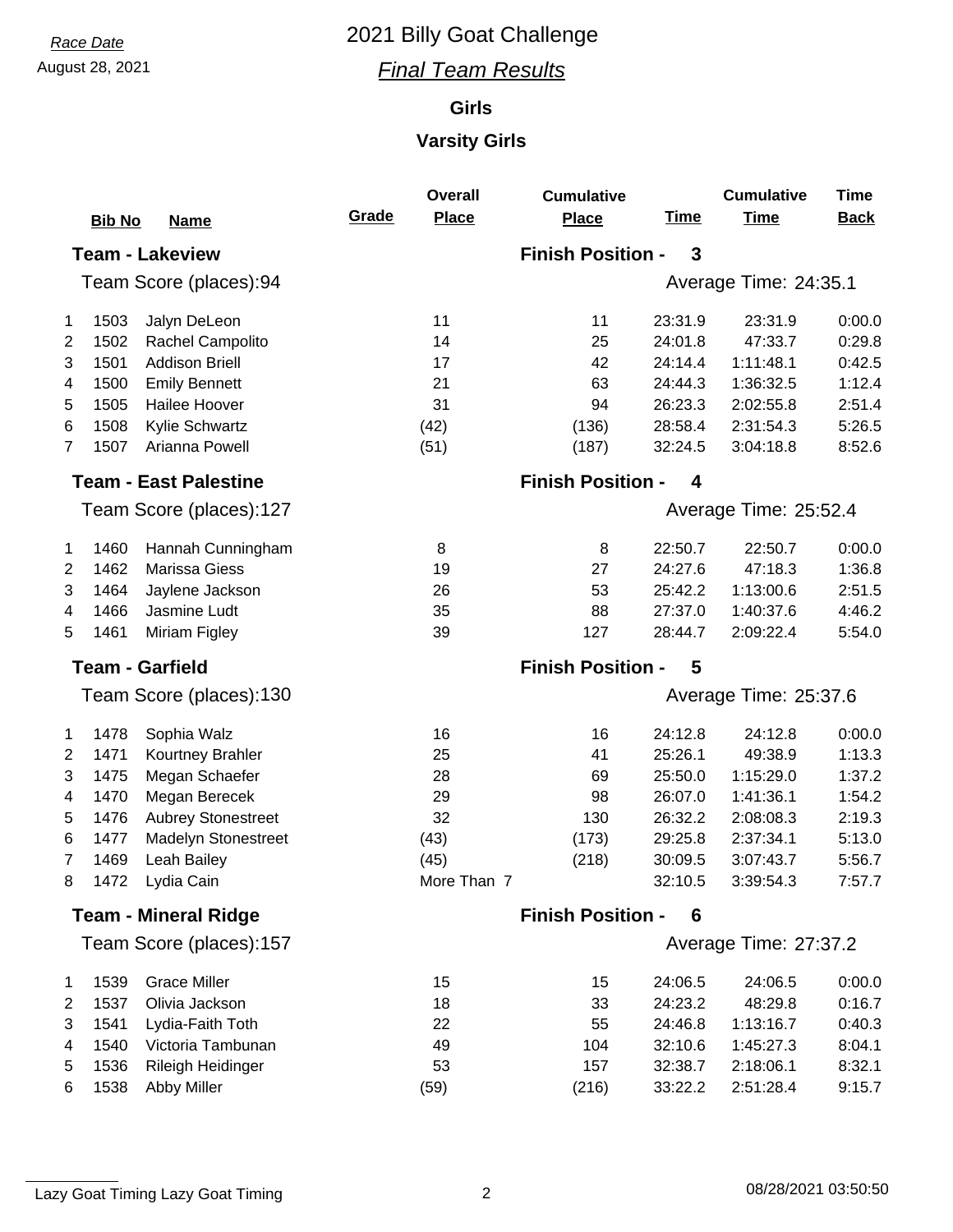### August 28, 2021 *Final Team Results*

### **Girls**

### **Varsity Girls**

|                           | <b>Bib No</b> | <b>Name</b>                    | Grade                         | <b>Overall</b><br><b>Place</b> | <b>Cumulative</b><br><b>Place</b> | <u>Time</u> | <b>Cumulative</b><br><b>Time</b> | <b>Time</b><br><b>Back</b> |  |
|---------------------------|---------------|--------------------------------|-------------------------------|--------------------------------|-----------------------------------|-------------|----------------------------------|----------------------------|--|
|                           |               | <b>Team - Lake Center Chr.</b> | <b>Finish Position -</b><br>7 |                                |                                   |             |                                  |                            |  |
|                           |               | Team Score (places):182        |                               |                                |                                   |             | Average Time: 28:07.1            |                            |  |
| $\mathbf 1$               | 1490          | Elsie Haught                   |                               | 27                             | 27                                | 25:43.0     | 25:43.0                          | 0:00.0                     |  |
| $\overline{2}$            | 1494          | Faith Pavkov                   |                               | 34                             | 61                                | 27:00.2     | 52:43.2                          | 1:17.1                     |  |
| 3                         | 1491          | <b>Hayley Hulse</b>            |                               | 36                             | 97                                | 28:10.9     | 1:20:54.2                        | 2:27.9                     |  |
| 4                         | 1489          | Miranda Bailey                 |                               | 38                             | 135                               | 28:23.9     | 1:49:18.1                        | 2:40.9                     |  |
| 5                         | 1493          | Christina Luton                |                               | 47                             | 182                               | 31:17.6     | 2:20:35.7                        | 5:34.5                     |  |
| 6                         | 1495          | Kya Steineck                   |                               | (52)                           | (234)                             | 32:32.4     | 2:53:08.2                        | 6:49.4                     |  |
|                           |               | <b>Team - Streetsboro</b>      |                               |                                | <b>Finish Position -</b>          | 8           |                                  |                            |  |
|                           |               | Team Score (places):184        |                               |                                |                                   |             | Average Time: 28:24.1            |                            |  |
| 1                         | 1560          | <b>Kylee Malloy</b>            |                               | 13                             | 13                                | 24:00.8     | 24:00.8                          | 0:00.0                     |  |
| $\overline{2}$            | 1556          | Kenzie LaGuardia               |                               | 40                             | 53                                | 28:48.9     | 52:49.7                          | 4:48.1                     |  |
| 3                         | 1565          | Grace Vasko                    |                               | 41                             | 94                                | 28:54.2     | 1:21:44.0                        | 4:53.4                     |  |
| 4                         | 1563          | <b>Grace Thomson</b>           |                               | 44                             | 138                               | 30:02.0     | 1:51:46.1                        | 6:01.2                     |  |
| 5                         | 1557          | Jordyn Lytle                   |                               | 46                             | 184                               | 30:14.8     | 2:22:00.9                        | 6:14.0                     |  |
| 6                         | 1555          | Paige Casey                    |                               | (48)                           | (232)                             | 32:03.6     | 2:54:04.5                        | 8:02.8                     |  |
| $\overline{7}$            | 1554          | Liv Campbell                   |                               | (58)                           | (290)                             | 33:22.0     | 3:27:26.6                        | 9:21.2                     |  |
| <b>Team - Canfield</b>    |               |                                | <b>Finish Position -</b><br>9 |                                |                                   |             |                                  |                            |  |
|                           |               | Team Score (places):229        |                               |                                | Average Time: 30:33.1             |             |                                  |                            |  |
| 1                         | 1428          | Mia Gaffney                    |                               | 33                             | 33                                | 26:36.7     | 26:36.7                          | 0:00.0                     |  |
| 2                         | 1427          | <b>Allison Farley</b>          |                               | 37                             | 70                                | 28:17.2     | 54:53.9                          | 1:40.4                     |  |
| 3                         | 1426          | <b>Isabella DeBarr</b>         |                               | 50                             | 120                               | 32:20.6     | 1:27:14.6                        | 5:43.9                     |  |
| 4                         | 1435          | Samantha Scheckelhoff          |                               | 54                             | 174                               | 32:45.3     | 1:59:59.9                        | 6:08.6                     |  |
| 5                         | 1430          | Breanna Hemming                |                               | 55                             | 229                               | 32:45.5     | 2:32:45.5                        | 6:08.8                     |  |
| 6                         | 1434          | Katie Padgett                  |                               | (56)                           | (285)                             | 32:49.6     | 3:05:35.1                        | 6:12.9                     |  |
| $\overline{7}$            | 1425          | <b>Fallon Amedia</b>           |                               | (57)                           | (342)                             | 33:11.6     | 3:38:46.8                        | 6:34.8                     |  |
| 8                         | 1431          | Sammie Johnson                 |                               | More Than 7                    |                                   | 34:39.7     | 4:13:26.6                        | 8:03.0                     |  |
| 9                         | 1433          | <b>Lily Nelson</b>             |                               | More Than 7                    |                                   | 34:49.5     | 4:48:16.1                        | 8:12.7                     |  |
| <b>Team - Bristol</b>     |               | <b>Finish Position - Inc.</b>  |                               |                                |                                   |             |                                  |                            |  |
| Team Score (places): Inc. |               |                                |                               |                                |                                   |             | Average Time:                    |                            |  |
| 1                         | 1424          | Sydnee Vondrasek               |                               | Less Than 5                    |                                   | 24:42.7     | 24:42.7                          | 0:00.0                     |  |
| 2                         | 1423          | <b>Brooklyn Swiger</b>         |                               | Less Than 5                    |                                   | 27:59.4     | 52:42.1                          | 3:16.7                     |  |
| 3                         | 1422          | <b>Leah Perris</b>             |                               | Less Than 5                    |                                   | 29:54.6     | 1:22:36.7                        | 5:11.9                     |  |
| <b>Team - Mooney</b>      |               |                                |                               |                                | <b>Finish Position - Inc.</b>     |             |                                  |                            |  |

Team Score (places):Inc.

Average Time: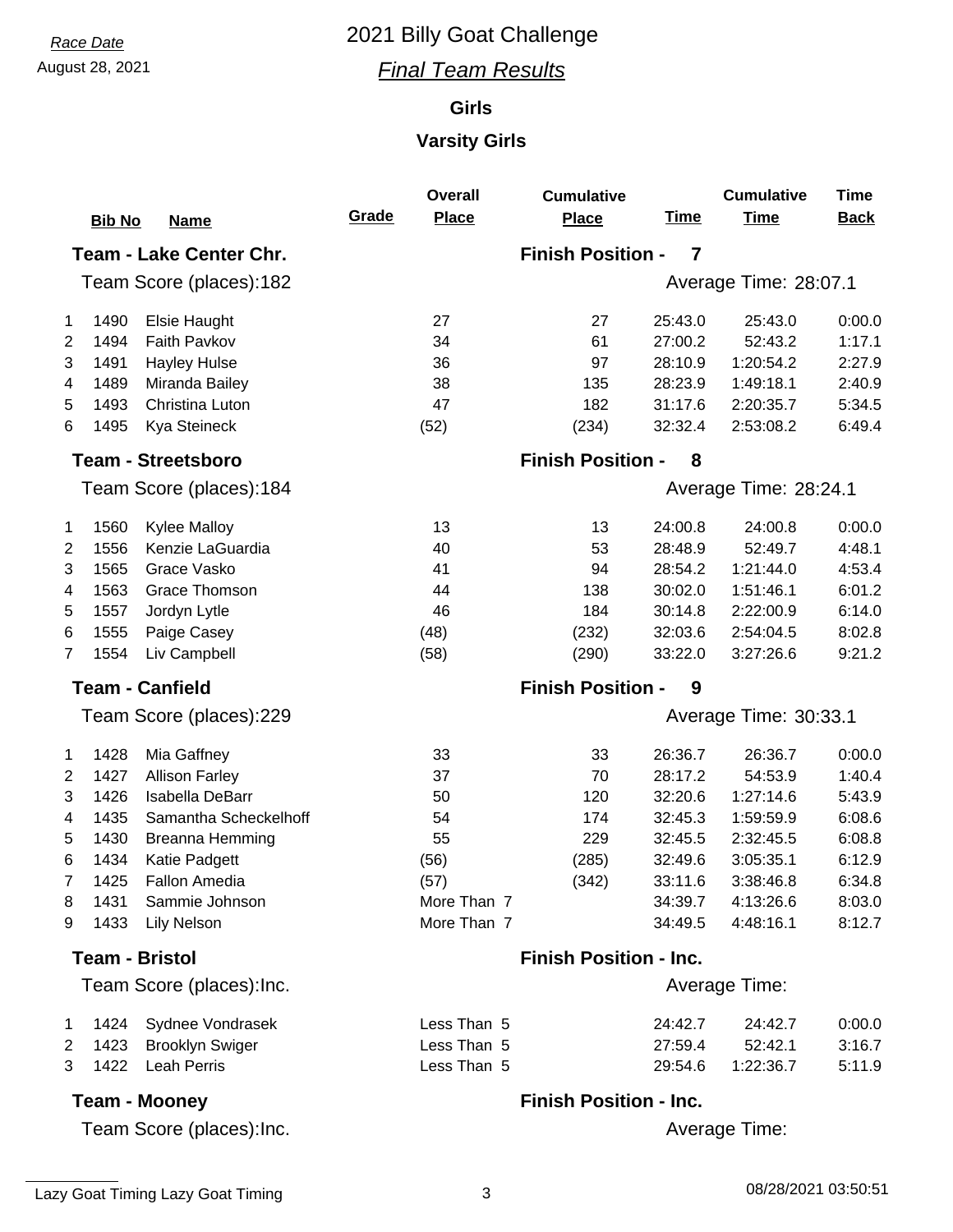## August 28, 2021 *Final Team Results*

### **Girls**

## **Varsity Girls**

|                        | <b>Bib No</b><br><b>Name</b>                                                                                      | Grade                         | <b>Overall</b><br><b>Place</b>                           | <b>Cumulative</b><br><b>Place</b> | <u>Time</u>                              | <b>Cumulative</b><br><b>Time</b>             | <b>Time</b><br><b>Back</b>             |  |  |
|------------------------|-------------------------------------------------------------------------------------------------------------------|-------------------------------|----------------------------------------------------------|-----------------------------------|------------------------------------------|----------------------------------------------|----------------------------------------|--|--|
|                        | <b>Team - Mooney</b>                                                                                              |                               | <b>Finish Position - Inc.</b>                            |                                   |                                          |                                              |                                        |  |  |
|                        | Team Score (places):Inc.                                                                                          |                               |                                                          |                                   |                                          | Average Time:                                |                                        |  |  |
| 1<br>2<br>3<br>4       | Sylvia Tsarnas<br>1441<br>Jenna Hughes<br>1440<br><b>Talecia Huff</b><br>1439<br>1438<br>Hughes Dayna             |                               | Less Than 5<br>Less Than 5<br>Less Than 5<br>Less Than 5 |                                   | 22:13.5<br>32:07.4<br>34:31.8<br>34:54.3 | 22:13.5<br>54:20.9<br>1:28:52.7<br>2:03:47.0 | 0:00.0<br>9:53.9<br>12:18.3<br>12:40.8 |  |  |
|                        | <b>Team - Chalker</b>                                                                                             |                               |                                                          | <b>Finish Position - Inc.</b>     |                                          |                                              |                                        |  |  |
|                        | Team Score (places): Inc.                                                                                         |                               |                                                          |                                   |                                          | Average Time:                                |                                        |  |  |
| $\mathbf{1}$           | 1442 Emily Proverbs                                                                                               |                               | Less Than 5                                              |                                   | 28:29.7                                  | 28:29.7                                      | 0:00.0                                 |  |  |
|                        | <b>Team - Champion</b>                                                                                            |                               |                                                          | <b>Finish Position - Inc.</b>     |                                          |                                              |                                        |  |  |
|                        | Team Score (places): Inc.                                                                                         |                               |                                                          |                                   |                                          | Average Time:                                |                                        |  |  |
| 1.<br>2                | Julia Bugos<br>1444<br>1446<br>Madigan Nolan                                                                      |                               | Less Than 5<br>Less Than 5                               |                                   | 25:14.2<br>32:18.8                       | 25:14.2<br>57:33.1                           | 0:00.0<br>7:04.6                       |  |  |
|                        | <b>Team - Crestwood</b>                                                                                           | <b>Finish Position - Inc.</b> |                                                          |                                   |                                          |                                              |                                        |  |  |
|                        | Team Score (places): Inc.                                                                                         |                               | Average Time:                                            |                                   |                                          |                                              |                                        |  |  |
| 1<br>2<br>3<br>4       | 1448<br><b>Elaine Guyette</b><br><b>Kennedy Rhodes</b><br>1453<br>EmilyJo Jaeger<br>1450<br>Hannah Herron<br>1449 |                               | Less Than 5<br>Less Than 5<br>Less Than 5<br>Less Than 5 |                                   | 23:15.2<br>27:03.1<br>27:25.1<br>29:59.4 | 23:15.2<br>50:18.3<br>1:17:43.5<br>1:47:42.9 | 0:00.0<br>3:47.9<br>4:09.9<br>6:44.1   |  |  |
|                        | <b>Team - East Liverpool</b>                                                                                      | <b>Finish Position - Inc.</b> |                                                          |                                   |                                          |                                              |                                        |  |  |
|                        | Team Score (places): Inc.                                                                                         |                               | Average Time:                                            |                                   |                                          |                                              |                                        |  |  |
| $\mathbf{1}$<br>2<br>3 | 1454 Aynsley Galioti<br><b>Keeley Smith</b><br>1457<br>Morgan Heffner<br>1455                                     |                               | Less Than 5<br>Less Than 5<br>Less Than 5                |                                   | 30:34.0<br>31:23.6<br>34:36.4            | 30:34.0<br>1:01:57.6<br>1:36:34.1            | 0:00.0<br>0:49.6<br>4:02.4             |  |  |
|                        | <b>Team - Jackson-Milton</b>                                                                                      |                               | <b>Finish Position - Inc.</b>                            |                                   |                                          |                                              |                                        |  |  |
|                        | Team Score (places): Inc.                                                                                         |                               |                                                          |                                   |                                          | Average Time:                                |                                        |  |  |
| 1<br>2<br>3            | <b>Faith Sullivan</b><br>1483<br>Kalli Ivari<br>1481<br>1482<br><b>Serenity Perrine</b>                           |                               | Less Than 5<br>Less Than 5<br>Less Than 5                |                                   | 24:20.1<br>29:47.1<br>31:12.0            | 24:20.1<br>54:07.3<br>1:25:19.4              | 0:00.0<br>5:26.9<br>6:51.8             |  |  |
|                        | <b>Team - LaBrae</b>                                                                                              | <b>Finish Position - Inc.</b> |                                                          |                                   |                                          |                                              |                                        |  |  |
|                        | Team Score (places): Inc.                                                                                         |                               |                                                          |                                   |                                          | Average Time:                                |                                        |  |  |
| $\mathbf{1}$           | 1484<br>Julie Bianco                                                                                              |                               | Less Than 5                                              |                                   | 31:42.6                                  | 31:42.6                                      | 0:00.0                                 |  |  |

Lazy Goat Timing Lazy Goat Timing 4 08/28/2021 03:50:51